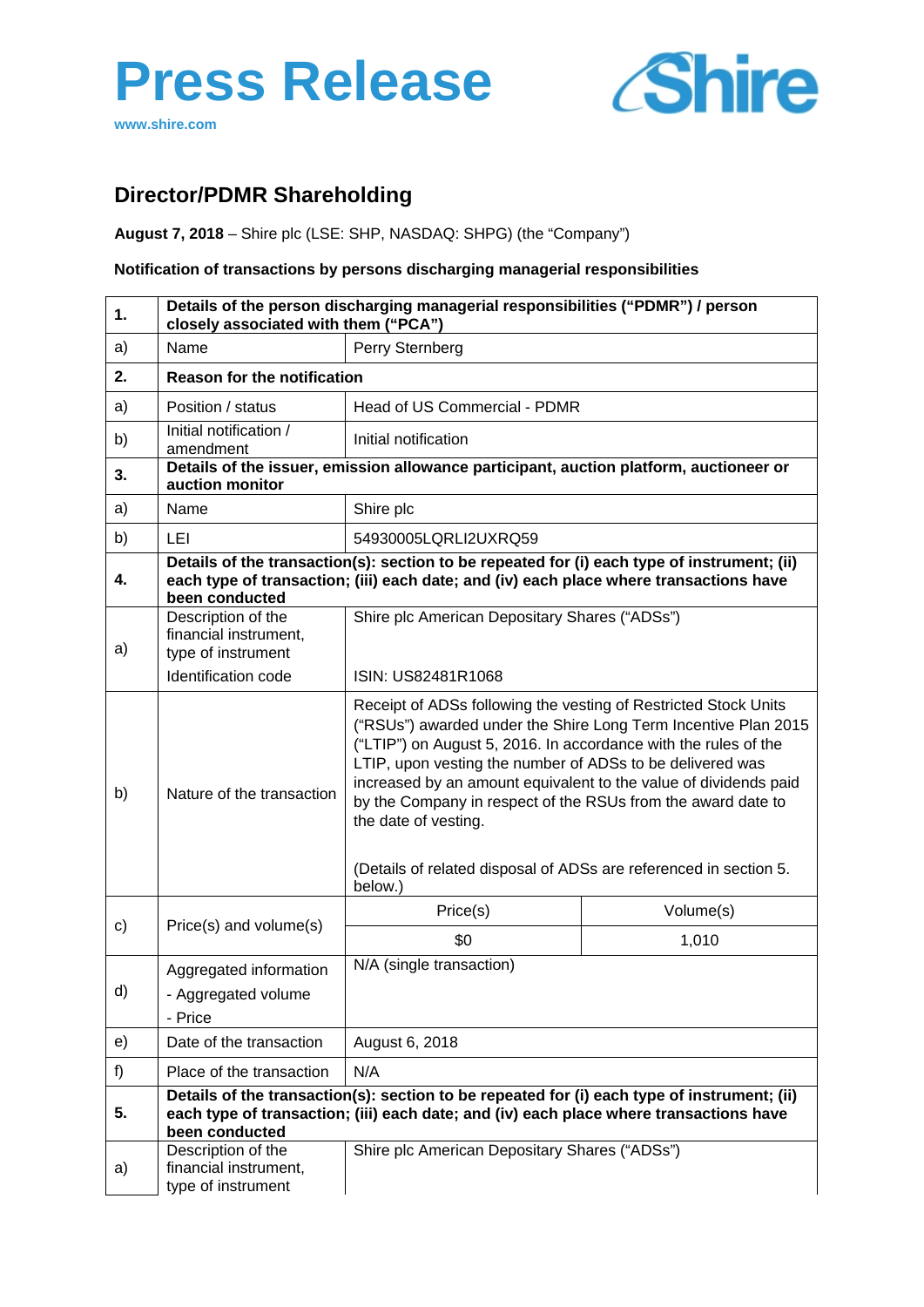|    | Identification code       | ISIN: US82481R1068                                                                                                                                                                                                       |           |
|----|---------------------------|--------------------------------------------------------------------------------------------------------------------------------------------------------------------------------------------------------------------------|-----------|
| b) | Nature of the transaction | Automated disposal of ADSs in relation to the vesting of RSUs<br>referenced in section 4. above. The proceeds of this disposal<br>were used to satisfy personal tax liabilities arising from the vesting<br>of the RSUs. |           |
| c) | Price(s) and volume(s)    | Price(s)                                                                                                                                                                                                                 | Volume(s) |
|    |                           | \$172.84559                                                                                                                                                                                                              | 341       |
| d) | Aggregated information    | N/A (single transaction)                                                                                                                                                                                                 |           |
|    | - Aggregated volume       |                                                                                                                                                                                                                          |           |
|    | - Price                   |                                                                                                                                                                                                                          |           |
| e) | Date of the transaction   | August 6, 2018                                                                                                                                                                                                           |           |
| f) | Place of the transaction  | <b>NASDAQ</b>                                                                                                                                                                                                            |           |

| 1. | Details of the person discharging managerial responsibilities ("PDMR") / person<br>closely associated with them ("PCA") |                                                                                                                                                                                                                                                                                                                                                                                                                                                                                                                          |           |  |
|----|-------------------------------------------------------------------------------------------------------------------------|--------------------------------------------------------------------------------------------------------------------------------------------------------------------------------------------------------------------------------------------------------------------------------------------------------------------------------------------------------------------------------------------------------------------------------------------------------------------------------------------------------------------------|-----------|--|
| a) | Name                                                                                                                    | Kim Stratton                                                                                                                                                                                                                                                                                                                                                                                                                                                                                                             |           |  |
| 2. | <b>Reason for the notification</b>                                                                                      |                                                                                                                                                                                                                                                                                                                                                                                                                                                                                                                          |           |  |
| a) | Position / status                                                                                                       | Head of International Commercial - PDMR                                                                                                                                                                                                                                                                                                                                                                                                                                                                                  |           |  |
| b) | Initial notification /<br>amendment                                                                                     | Initial notification                                                                                                                                                                                                                                                                                                                                                                                                                                                                                                     |           |  |
| 3. | auction monitor                                                                                                         | Details of the issuer, emission allowance participant, auction platform, auctioneer or                                                                                                                                                                                                                                                                                                                                                                                                                                   |           |  |
| a) | Name                                                                                                                    | Shire plc                                                                                                                                                                                                                                                                                                                                                                                                                                                                                                                |           |  |
| b) | LEI                                                                                                                     | 54930005LQRLI2UXRQ59                                                                                                                                                                                                                                                                                                                                                                                                                                                                                                     |           |  |
| 4. | been conducted                                                                                                          | Details of the transaction(s): section to be repeated for (i) each type of instrument; (ii)<br>each type of transaction; (iii) each date; and (iv) each place where transactions have                                                                                                                                                                                                                                                                                                                                    |           |  |
| a) | Description of the<br>financial instrument,<br>type of instrument                                                       | Shire plc Ordinary Shares of 5 pence each ("Ordinary Shares")                                                                                                                                                                                                                                                                                                                                                                                                                                                            |           |  |
|    | Identification code                                                                                                     | ISIN: JE00B2QKY057                                                                                                                                                                                                                                                                                                                                                                                                                                                                                                       |           |  |
| b) | Nature of the transaction                                                                                               | Receipt of Ordinary Shares following the vesting of Restricted<br>Stock Units ("RSUs") awarded under the Shire Long Term<br>Incentive Plan 2015 ("LTIP") on August 5, 2016. In accordance<br>with the rules of the LTIP, upon vesting the number of Ordinary<br>Shares to be delivered was increased by an amount equivalent to<br>the value of dividends paid by the Company in respect of the<br>RSUs from the award date to the date of vesting.<br>(Details of related disposal of Ordinary Shares are referenced in |           |  |
|    |                                                                                                                         | section 5. below.)                                                                                                                                                                                                                                                                                                                                                                                                                                                                                                       |           |  |
| C) | Price(s) and volume(s)                                                                                                  | Price(s)                                                                                                                                                                                                                                                                                                                                                                                                                                                                                                                 | Volume(s) |  |
|    |                                                                                                                         | £0                                                                                                                                                                                                                                                                                                                                                                                                                                                                                                                       | 3,109     |  |
| d) | Aggregated information<br>- Aggregated volume<br>- Price                                                                | N/A (single transaction)                                                                                                                                                                                                                                                                                                                                                                                                                                                                                                 |           |  |
| e) | Date of the transaction                                                                                                 | August 6, 2018                                                                                                                                                                                                                                                                                                                                                                                                                                                                                                           |           |  |
| f) | Place of the transaction                                                                                                | N/A                                                                                                                                                                                                                                                                                                                                                                                                                                                                                                                      |           |  |
| 5. |                                                                                                                         | Details of the transaction(s): section to be repeated for (i) each type of instrument; (ii)<br>each type of transaction; (iii) each date; and (iv) each place where transactions have                                                                                                                                                                                                                                                                                                                                    |           |  |